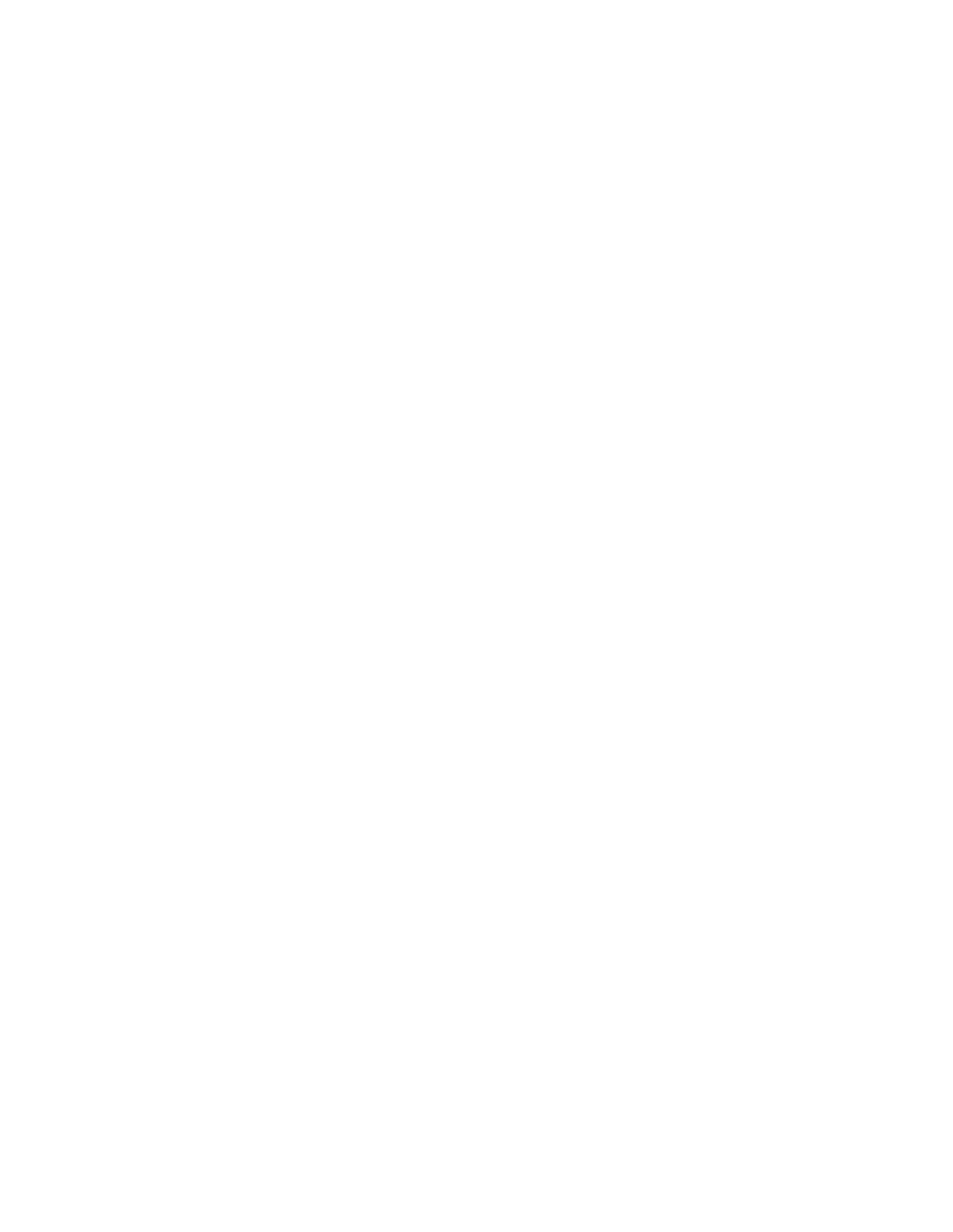# **Contents**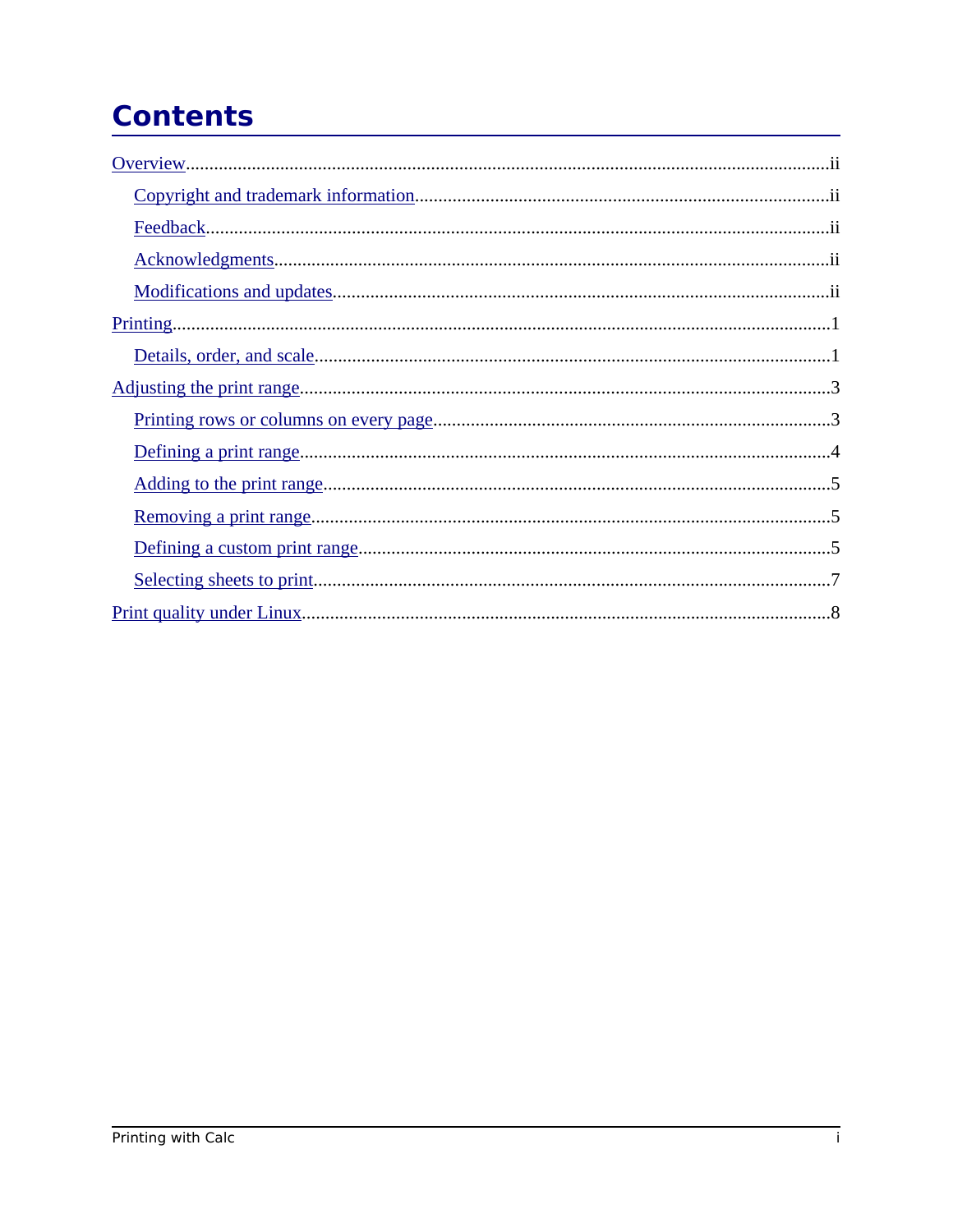## **Overview**

This chapter describes basic functions for printing with OpenOffice.org Calc.

## **Copyright and trademark information**

The contents of this Documentation are subject to the Public Documentation License, Version 1.0 (the "License"); you may only use this Documentation if you comply with the terms of this License. A copy of the License is available at: http://www.openoffice.org/licenses/PDL.rtf.

The Original Documentation is Printing with Calc. The Initial Writer(s) of the Original Documentation is/are Linda Worthington © 2004. All Rights Reserved. (Initial Writer contact(s): lindaw65@earthlink.net. Use the Initial Writer contacts to report errors in the documentation. For questions regarding how to use the software, subscribe to the Users Mail List and post your question there: http://support.openoffice.org/index.html).

All trademarks within this guide belong to legitimate owners.

## **Feedback**

Please direct any comments or suggestions about this document to: authors@user-faq.openoffice.org.

## **Acknowledgments**

Thanks to those members of the OOoAuthors team who reviewed drafts of this chapter.

## **Modifications and updates**

| Version | <b>Date</b>      | <b>Description of Change</b> |
|---------|------------------|------------------------------|
| 1.0     | 24 December 2004 | First published edition.     |
|         |                  |                              |
|         |                  |                              |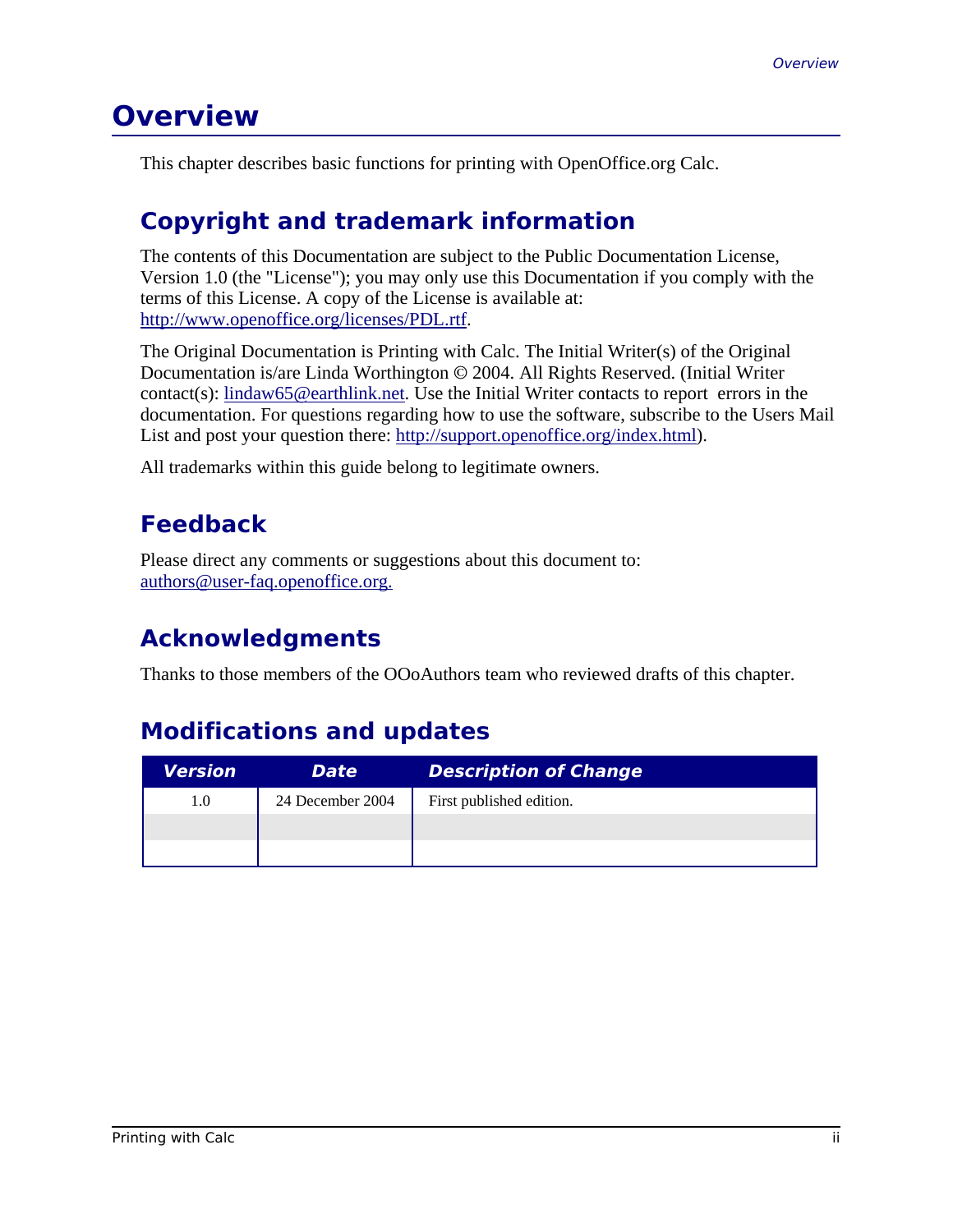## **Printing**

OpenOffice.org Calc offers a very powerful and highly configurable printing system. Many different details can be selected to print or not to print. The order the sheets will print in can be specified, as well as what size they will be. Particular rows or columns can be specified to print on all sheets and the print range can be specified.

## **Details, order, and scale**

#### **Details**

In OOo Calc you can specify certain details to print or not to print. Some of those details include:

- Row and column headers
- Sheet grid
- Notes
- Objects and graphics
- Charts
- Drawing objects
- Formulas

To select the details to be printed:

- 1) Choose **Format > Page**.
- 2) Select the **Sheet** tab.

3) In the *Print* area, mark the details to be printed and click **OK**. (See Figure 1.)

*Note: Remember that since the print detail options are a part of the page's properties, they are also a part of the page style's properties. Therefore, different page styles can be set up to quickly change the print properties of the sheets in the workbook.*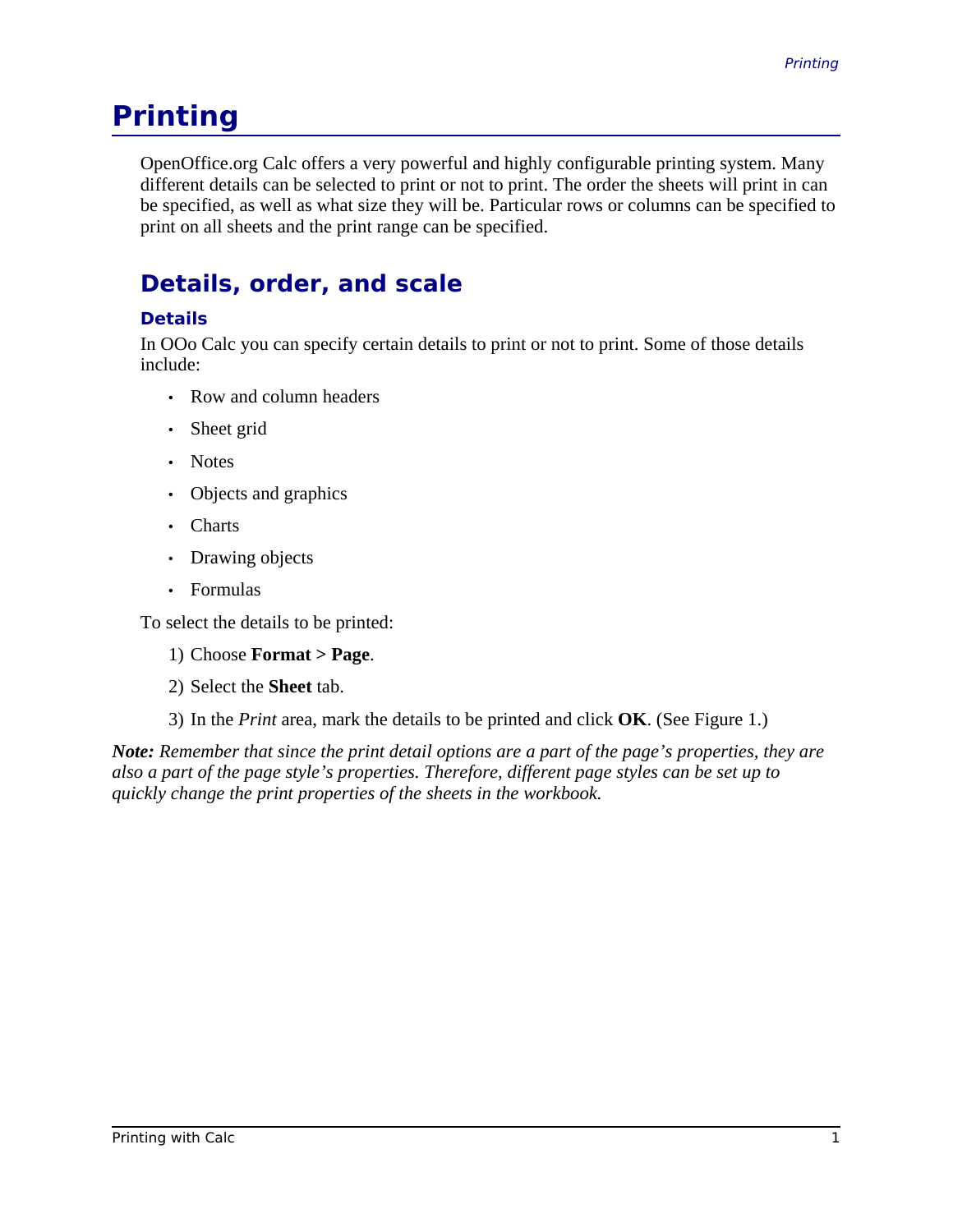| Page Style: TAB_newbudget _2_                                   | ×                             |
|-----------------------------------------------------------------|-------------------------------|
| Organizer   Page   Borders   Background   Header   Footer Sheet |                               |
| Page order                                                      |                               |
| C Top to bottom, then right                                     | Ē                             |
| C Left to right, then down                                      | Ē                             |
| $\Gamma$ First page number                                      |                               |
| Print                                                           |                               |
| □ Column and row headers                                        | $\nabla$ Charts               |
| $\Gamma$ Grid                                                   | $\nabla$ Drawing objects      |
| □ Notes                                                         | $\Gamma$ Eormulas             |
| $\nabla$ Objects/graphics                                       | $\nabla$ Zero values          |
| Scale                                                           |                               |
| Reduce/enlarge printout                                         | 75%                           |
| C Fit printout on number of pages                               |                               |
|                                                                 |                               |
|                                                                 | Cancel<br>OK<br>Help<br>Reset |

*Figure 1. Choosing printing options in the Page Style dialog*

#### **Order**

In addition to selecting which details of a sheet will print, the order the sheets print can also be set. This is especially useful in a large document. For example, controlling the print order can save time if you have to collate the document a certain way.

The selection for print order is made in the page format area, **Format > Page** from the main menu. The two options can be used in the following way:

- Top to bottom, then right This would be used when there is a lot of data that starts on the top of a sheet and goes down. This option will print the header row first and then go down the sheet. When it gets to the bottom of the sheet, it will return to the top, but move to the right one screen. In Figure 2 the sheets would print out in this order: 1, 4, 7, 2, 5, 8, 3, 6, 9.
- Left to right, then down This would be used when there is a lot of data that starts on the left side and flows to the right. It will print column A first, then proceed to the end of the data going to right. When it gets to the end of the data it will start printing again from column A, but one screen down. In Figure 2 the sheets would come out in this order: 1, 2, 3, 4, 5, 6, 7, 8, 9.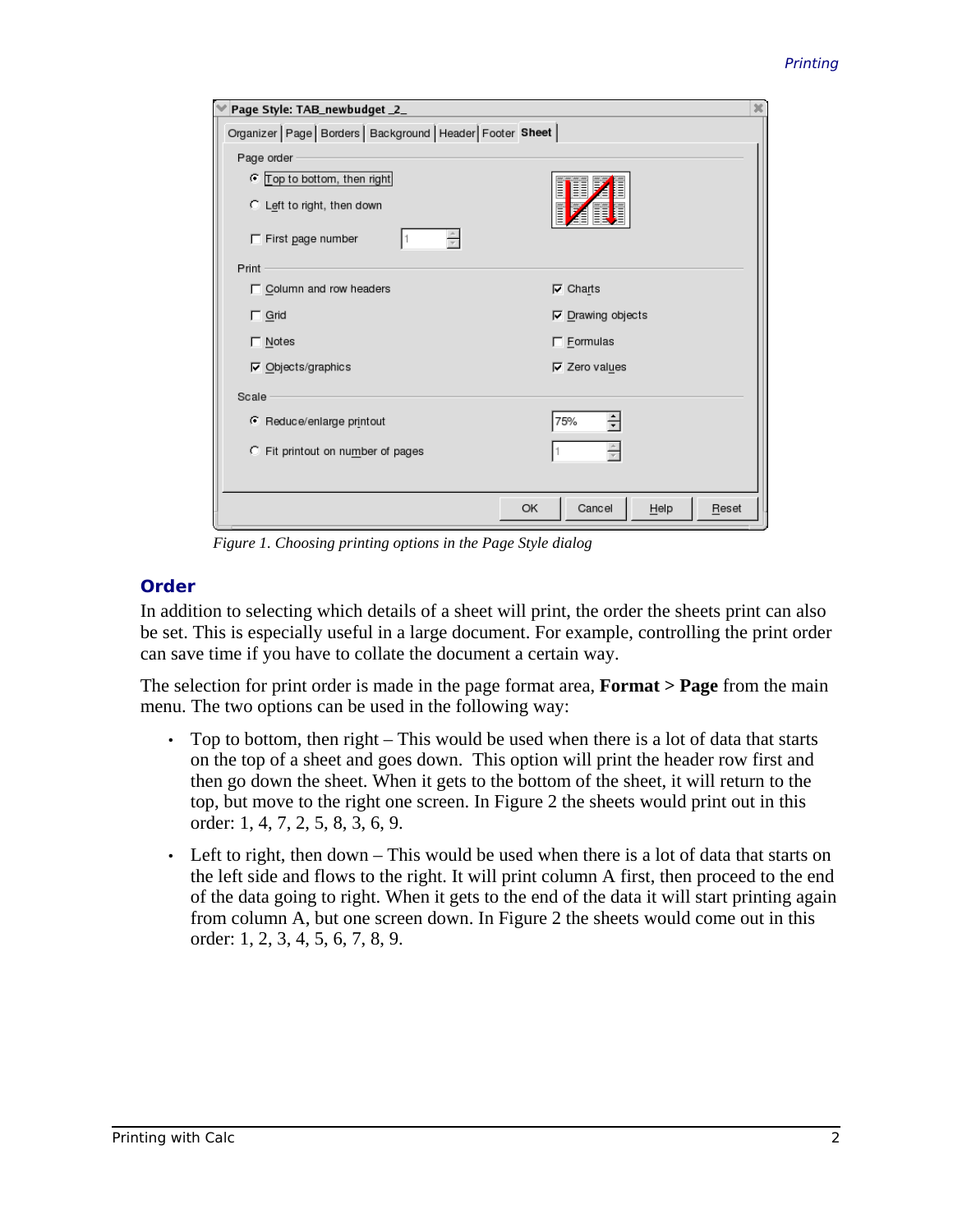|                          | $\overline{2}$ | 3 |
|--------------------------|----------------|---|
| 4                        | 5              | 6 |
| $\overline{\mathcal{U}}$ | 8              | 9 |

*Figure 2. Multiple pages diagram*

#### **Scale**

The scale features allows you to control the number of pages the data will print on. This can be useful if a large amount of data needs to be printed smaller to save paper. It can also be useful if the reader has poor eyesight, because text can be enlarged when it prints. The options can be used in the following way:

- Reduce/Enlarge printout This option will scale all of the data in the printout exactly the same either larger or smaller. For example if a sheet would normally print out as 4 pages (pages 1, 2, 4, 5 in Figure 2), a scale of 50% would cause that printout of four pages to print as one page.
- Fit printout on number of pages This option will define exactly how many pages the printout will take up. However, this option will only reduce a printout, it will not enlarge it. To enlarge a printout, the reduce/enlarge option must be used.

# **Adjusting the print range**

### **Printing rows or columns on every page**

If a sheet will be printed on multiple pages, certain rows or columns can be set up to repeat on each printed page.

As an example, if the top two rows of the sheet as well as column A need to be printed on all pages, do the following:

- 1) Choose **Format > Print Ranges > Edit**.
- 2) The *Edit Print Ranges* dialog appears. Click the icon at the far right of the **Rows to repeat** area. The dialog shrinks so that you can see more of the sheet. (See Figure 3).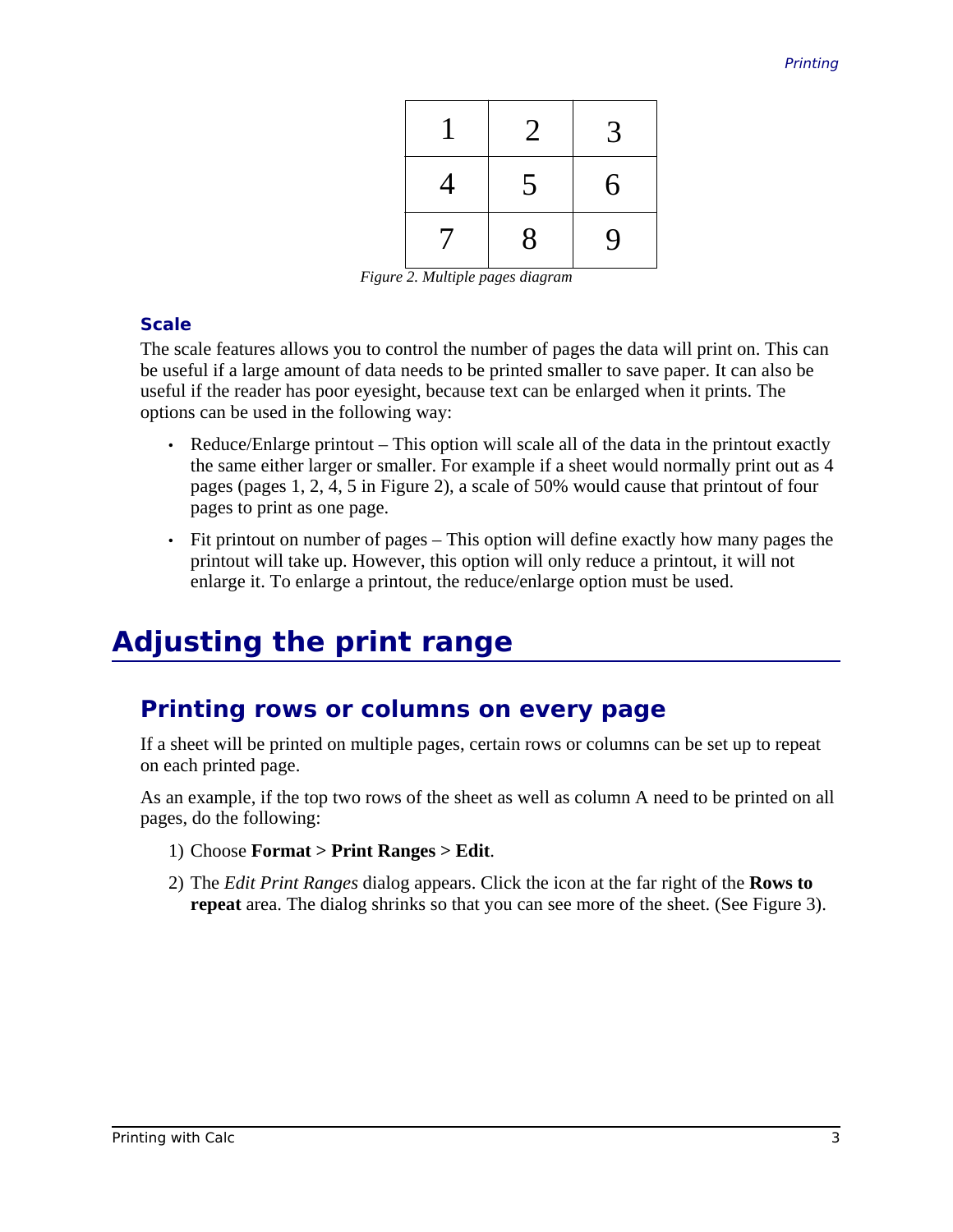| Edit Print Ranges                     | $\overline{\mathbf{x}}$ |
|---------------------------------------|-------------------------|
| Print range                           | OK                      |
| 툿<br>- none -<br>$\blacktriangledown$ | Cancel                  |
| Rows to repeat                        |                         |
| - none -                              | $H$ elp                 |
| Columns to repeat                     |                         |
| - none -                              |                         |
|                                       |                         |
| Click to shrink dialog                |                         |
| Edit Print Ranges: Rows to repeat     | ×                       |
|                                       | Ç                       |
| Figure 3. Edit Print Ranges dialog    |                         |

3) Select the first two rows of the sheet. To do this, click cell **A1** and drag to **A2**. In the shrunk dialog \$1:\$2 will appear. Rows 1 and 2 are now *rows to repeat*.

*Note: The entire range of the rows to be repeated does not need to be selected. Just selecting one cell in each row will work.*

- 4) Click the icon at the far right of the **Rows to repeat** (bottom of Figure 3)dialog area. The dialog is restored again.
- 5) Column A can also repeat; click the icon at the far right of the **Columns to repeat** area.
- 6) Click column A in the sheet (not in the column header).
- 7) Click the icon again at the far right of the **Columns to repeat** area.

## **Defining a print range**

This option allows you to modify or set a defined print range. This could be useful if, in a large spreadsheet, only a specific area of data needs to be printed.

To define a print range:

1) Highlight the range of cells that comprise the print range.

#### 2) Choose **Format > Print Ranges > Define**.

The page break lines will display on screen.

*Note: You can check the print range by using File > Page Preview. OOo will only display the cells in the print range.*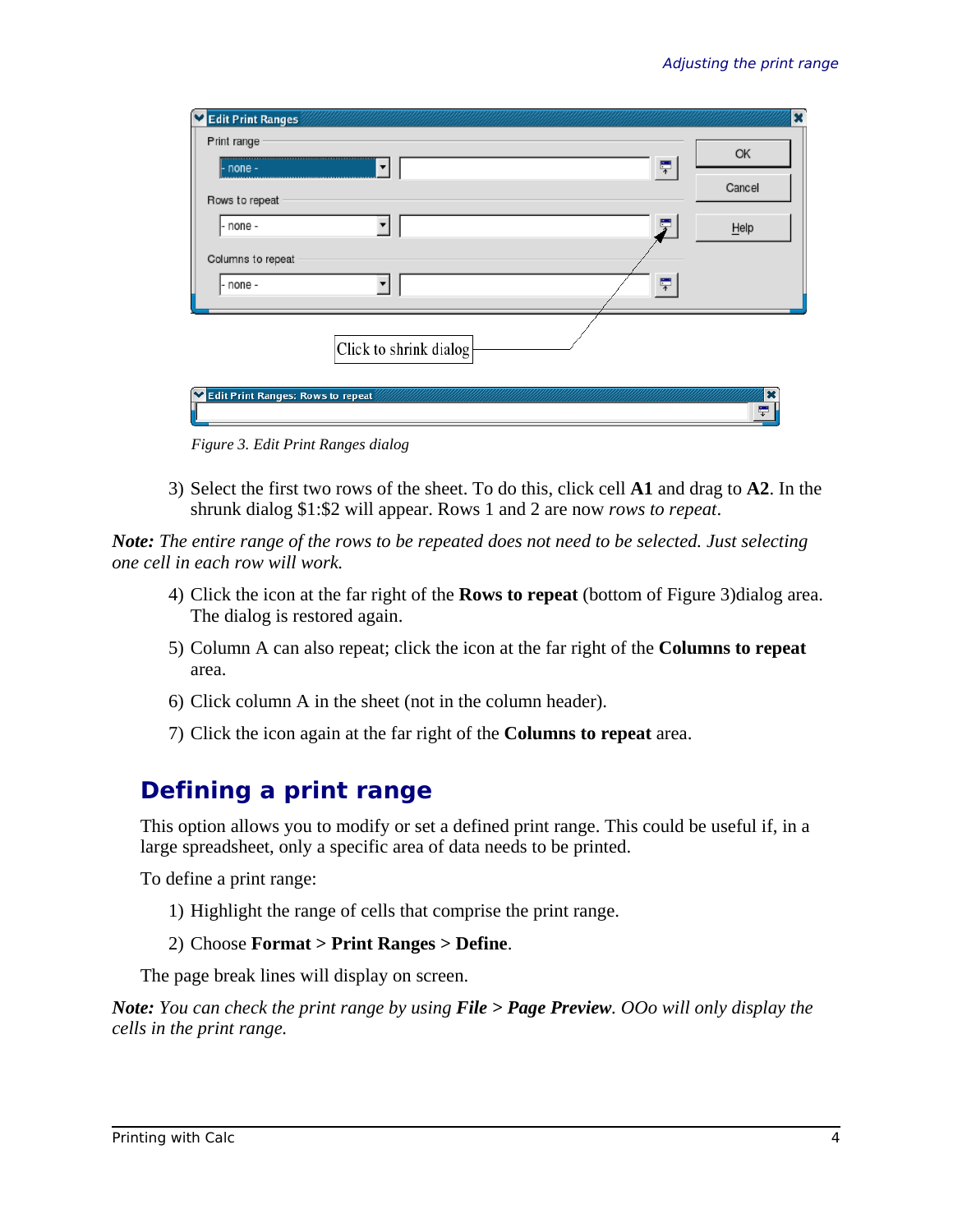## **Adding to the print range**

After defining a print range, more cells can be added to it. This allows multiple, noncontiguous, areas of the same sheet to printed, while not printing the whole sheet. Once you have defined a print range:

- 1) Highlight the range of cells that should be added to the print range.
- 2) Choose **Format > Print Ranges > Add**.
- 3) This will add the extra cells to the print range.

The page break lines will no longer show up on the screen.

*Note: The additional print range will print as a separate page, even if both ranges are on the same sheet.*

## **Removing a print range**

It may become necessary to remove a defined print range, for example if the whole sheet needs to printed at a later time.

To remove the print range:

- 1) Choose **Format > Print Ranges > Remove**.
- 2) This will remove all defined print ranges on the sheet.
- 3) After the print range is removed, the default page break lines will appear on the screen

4) Select:

- *none* to remove a print range definition for the current spreadsheet.
- *selection* to define the selected area of a spreadsheet as the print range.
- *user-defined* to define a print range that you have already defined
- 5) To use the *selection* option, follow the same procedure as selecting rows to repeat. Click on the dialog button, and highlight the range you want to print.

## **Defining a custom print range**

In addition to highlighting a print range for each print job, a range of cells can be defined to be used repeatedly. This may be useful if there are different areas of a large spreadsheet that need to be printed for different reports. Several different print ranges can be defined to meet this need.

1) To define a print range, use the same procedure as labeling an area of the sheet. Highlight the cells you want to define as a print range and select **Insert > Names > Define**. Figure 4 will appear.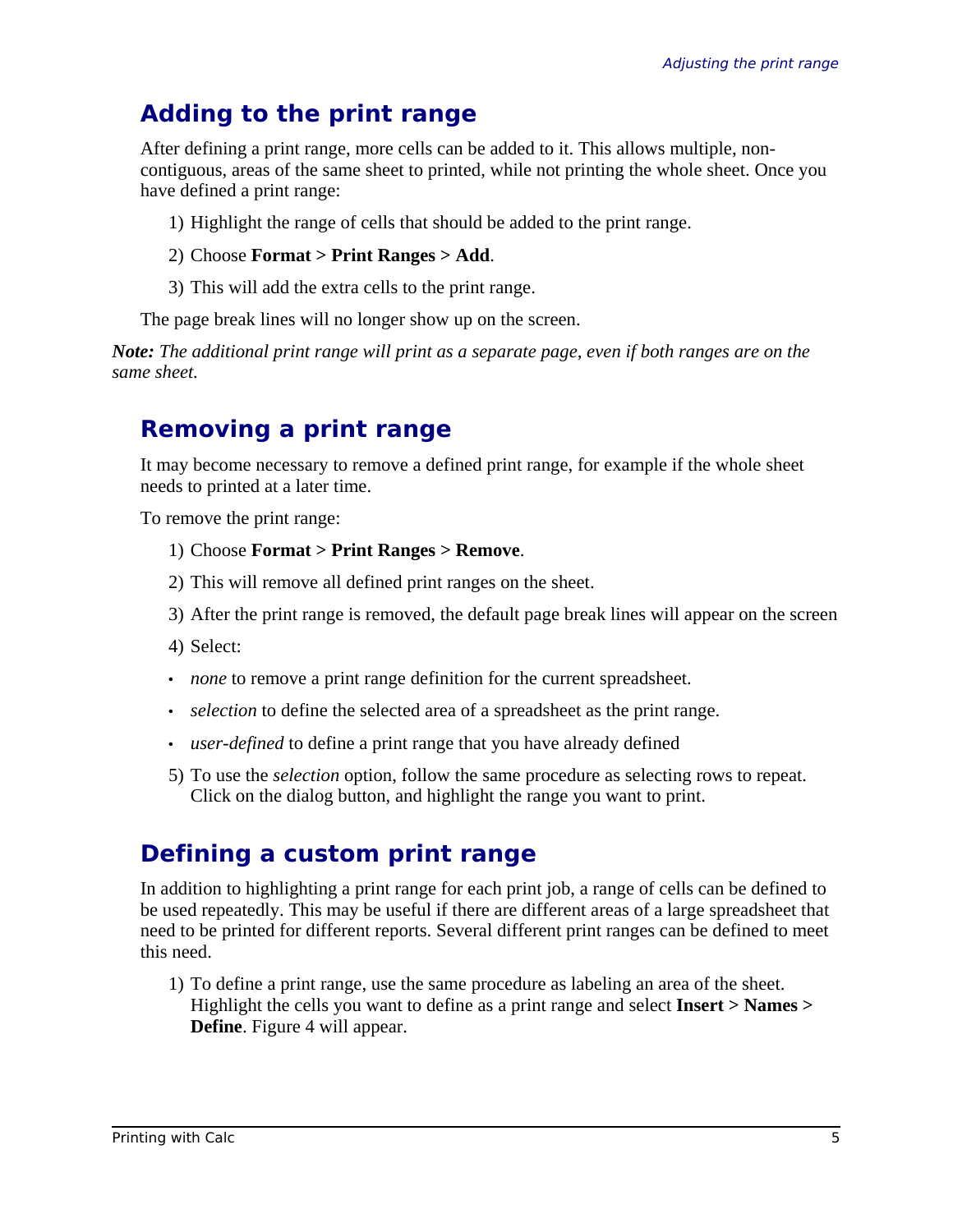| <b>Define Names</b>                   |              |  |
|---------------------------------------|--------------|--|
| Name                                  | ОК           |  |
| printrange1                           |              |  |
| Test                                  | Cancel       |  |
|                                       | Help         |  |
|                                       |              |  |
|                                       | Add          |  |
|                                       | Delete       |  |
| Assigned to                           |              |  |
| \$Sheet1.\$B\$6:\$F\$23               | 罘<br>More << |  |
| Area type                             |              |  |
| Repeat column<br><b>▽</b> Print range |              |  |
| $\Box$ Eilter<br>Repeat row           |              |  |

*Figure 4. Define Names dialog*

- 2) Create a name for the range and enter it into the text box.
- 3) Click the **More** button in the Define Names Dialog menu and click the **Print range** checkbox.
- 4) Click **OK**.

```
Note: The name of your range cannot contain any spaces.
```
To print this range:

- 1) Go to **Format > Print Ranges > Edit...** Figure 5 will appear.
- 2) In the drop-down box under Print range, the previously defined area will now appear.
- 3) Select the defined print range and click **OK**.

This method can be useful to quickly change the print range without highlighting a large area of cells every time.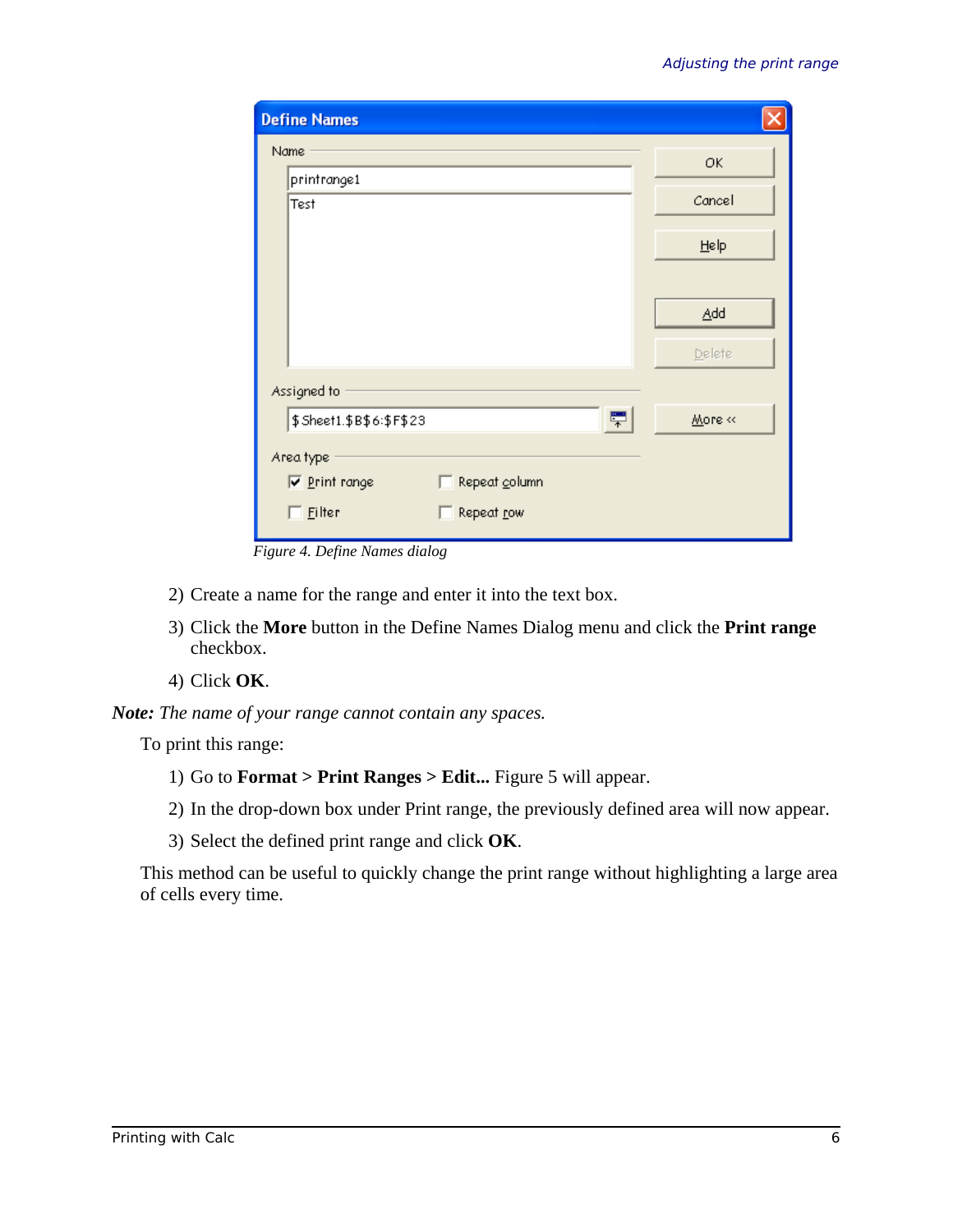| <b>Edit Print Ranges</b>                            |   |           |
|-----------------------------------------------------|---|-----------|
| Print range<br>$l$ - none -                         | 루 | <b>OK</b> |
| $-$ none $-$<br>Ro <sup>1</sup><br>- user defined - |   | Cancel    |
| - selection -                                       | 罘 | Help      |
| Columns to repeat<br>$-$ none $-$                   | 루 |           |

Figure 5. Showing the defined range

## **Selecting sheets to print**

In addition to defining a range, the sheet to print can also be specified. This can be useful if you have a large workbook with multiple sheets and only want a certain sheet to print. An example would be an accountant recording costs over time where there was one sheet for each month. If only the November sheet were to be printed, this is the procedure to follow:that would be selected as follows:

- 1) Select the sheets to be printed. (Hold down the C*trl* key as you click on each sheet tab.)
- 2) Go to **File > Print...** and select **Options...** in the lower left corner. Figure 6 will appear.

*Note: The Options... button is different from the Properties... button. Properties deals with the settings of the printer, whereas Options deals with OOo's settings.*

- 3) Check the **Print only selected sheets** checkbox.
- 4) Click **OK**.